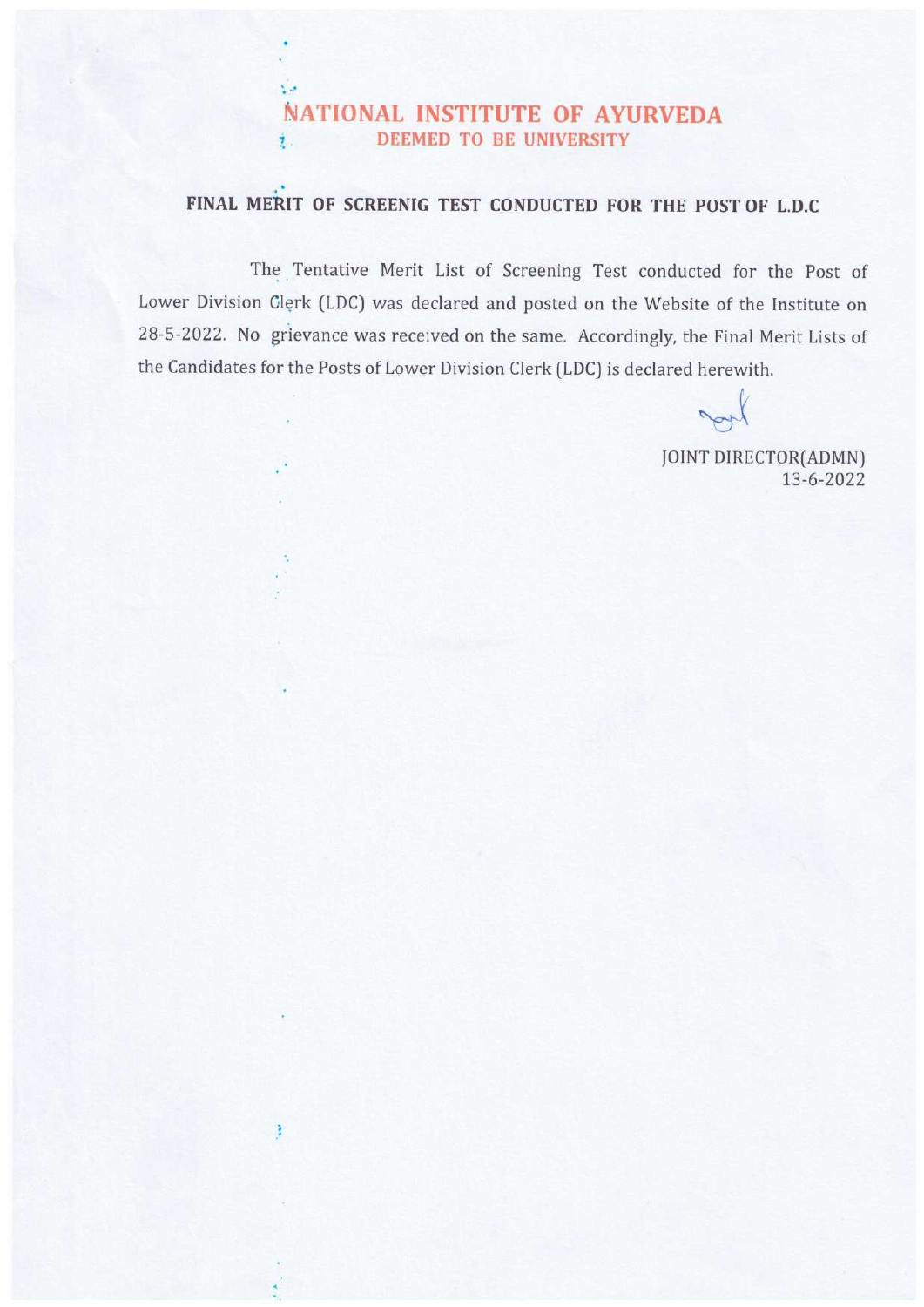**NATIONAL INSTITUTE OF AYURVEDA** 

Deemed to be University under(de-novo) Category

۸,

## Final Merit List of Screening Test Held on 22-5-2022 for 3 Posts of LDC

| 80<br>79<br>75.5<br>73.5<br>73<br>73<br>72.5<br>72<br>72<br>71.5<br>70.5<br>70.5<br>70<br>69.5<br>69.5<br>69.5<br>68.5<br>68.5<br>68<br>67 |
|--------------------------------------------------------------------------------------------------------------------------------------------|
|                                                                                                                                            |
|                                                                                                                                            |
|                                                                                                                                            |
|                                                                                                                                            |
|                                                                                                                                            |
|                                                                                                                                            |
|                                                                                                                                            |
|                                                                                                                                            |
|                                                                                                                                            |
|                                                                                                                                            |
|                                                                                                                                            |
|                                                                                                                                            |
|                                                                                                                                            |
|                                                                                                                                            |
|                                                                                                                                            |
|                                                                                                                                            |
|                                                                                                                                            |
|                                                                                                                                            |
|                                                                                                                                            |
|                                                                                                                                            |
| 67                                                                                                                                         |
|                                                                                                                                            |
| 66.5                                                                                                                                       |
| 66.5                                                                                                                                       |
| 66                                                                                                                                         |
| 65                                                                                                                                         |
| 65                                                                                                                                         |
| 65                                                                                                                                         |
| 63.5                                                                                                                                       |
| 63.5                                                                                                                                       |
| 63                                                                                                                                         |
| 63                                                                                                                                         |
| 62                                                                                                                                         |
| 61.5                                                                                                                                       |
| 61                                                                                                                                         |
| 61                                                                                                                                         |
| 61                                                                                                                                         |
| 61                                                                                                                                         |
| 60.5                                                                                                                                       |
| 60.5                                                                                                                                       |
| 60.5                                                                                                                                       |
| 60                                                                                                                                         |
| 60                                                                                                                                         |
| 59                                                                                                                                         |
| 59                                                                                                                                         |
| 59                                                                                                                                         |
| 58.5                                                                                                                                       |
| 58.5                                                                                                                                       |
| 58                                                                                                                                         |
| 58                                                                                                                                         |
| 57.5                                                                                                                                       |
| 57.5                                                                                                                                       |
| 57.5                                                                                                                                       |
| 57.5                                                                                                                                       |
| 56.5                                                                                                                                       |
|                                                                                                                                            |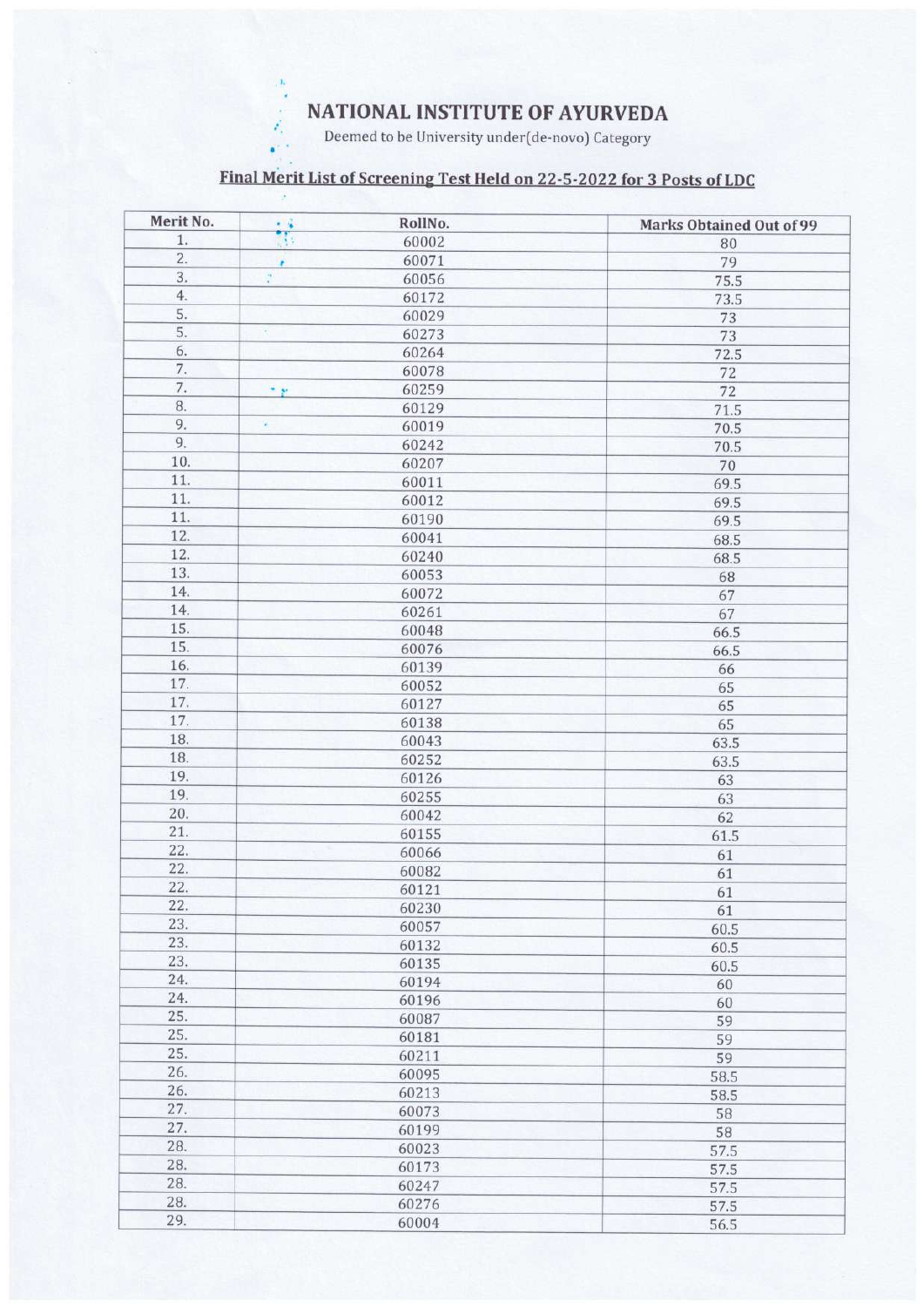| 30. | 60026 | 56         |
|-----|-------|------------|
| 30. | 60110 | 56         |
| 30. | 60149 | 56         |
| 30. | 60174 | 56         |
| 31. | 60262 | 55.5       |
| 32. | 60074 | 55         |
| 33. | 60124 | 54.5       |
| 33. | 60241 | 54.5       |
| 33. | 60275 |            |
| 34. | 60166 | 54.5<br>54 |
| 34. | 60214 |            |
| 34. | 60260 | 54         |
| 35. | 60237 | 54         |
| 35. | 60251 | 53.5       |
| 35. | 60256 | 53.5       |
| 36. | 60091 | 53.5       |
| 36. | 60245 | 53         |
| 36. | 60274 | 53         |
| 37. |       | 53         |
| 37. | 60024 | 52.5       |
| 38. | 60150 | 52.5       |
|     | 60089 | 52         |
| 39. | 60106 | 51.5       |
| 40. | 60133 | 51         |
| 40. | 60136 | 51         |
| 40. | 60183 | 51         |
| 40. | 60184 | 51         |
| 40. | 60248 | 51         |
| 41. | 60285 | 50.5       |
| 42. | 60180 | 50         |
| 43. | 60061 | 49.5       |
| 43. | 60250 | 49.5       |
| 44. | 60063 | 49         |
| 45. | 60122 | 48.5       |
| 45. | 60152 | 48.5       |
| 46. | 60161 | 48         |
| 46. | 60192 | 48         |
| 46. | 60205 | 48         |
| 47. | 60094 | 47.5       |
| 47. | 60117 | 47.5       |
| 48. | 60007 | 47         |
| 48. | 60212 | 47         |
| 49. | 60226 | 46         |
| 50. | 60044 | 45.5       |
| 51. | 60068 | 45         |
| 52. | 60108 | 44.5       |
| 52. | 60223 | 44.5       |
| 53. | 60118 | 44         |
| 54. | 60102 | 43.5       |
| 55. | 60033 | 42.5       |
| 55. | 60125 | 42.5       |
| 55. | 60154 | 42.5       |
| 55. | 60283 | 42.5       |
| 56. | 60111 | 42         |
| 56. | 60187 | 42         |
| 57. | 60037 | 41.5       |
| 57. | 60083 | 41.5       |
| 58. | 60167 | 41         |
| 58. | 60258 | 41         |
| 59. | 60028 | 40.5       |
| 59  | 60153 | 40.5       |
| 59. | 60198 | 40.5       |
|     |       |            |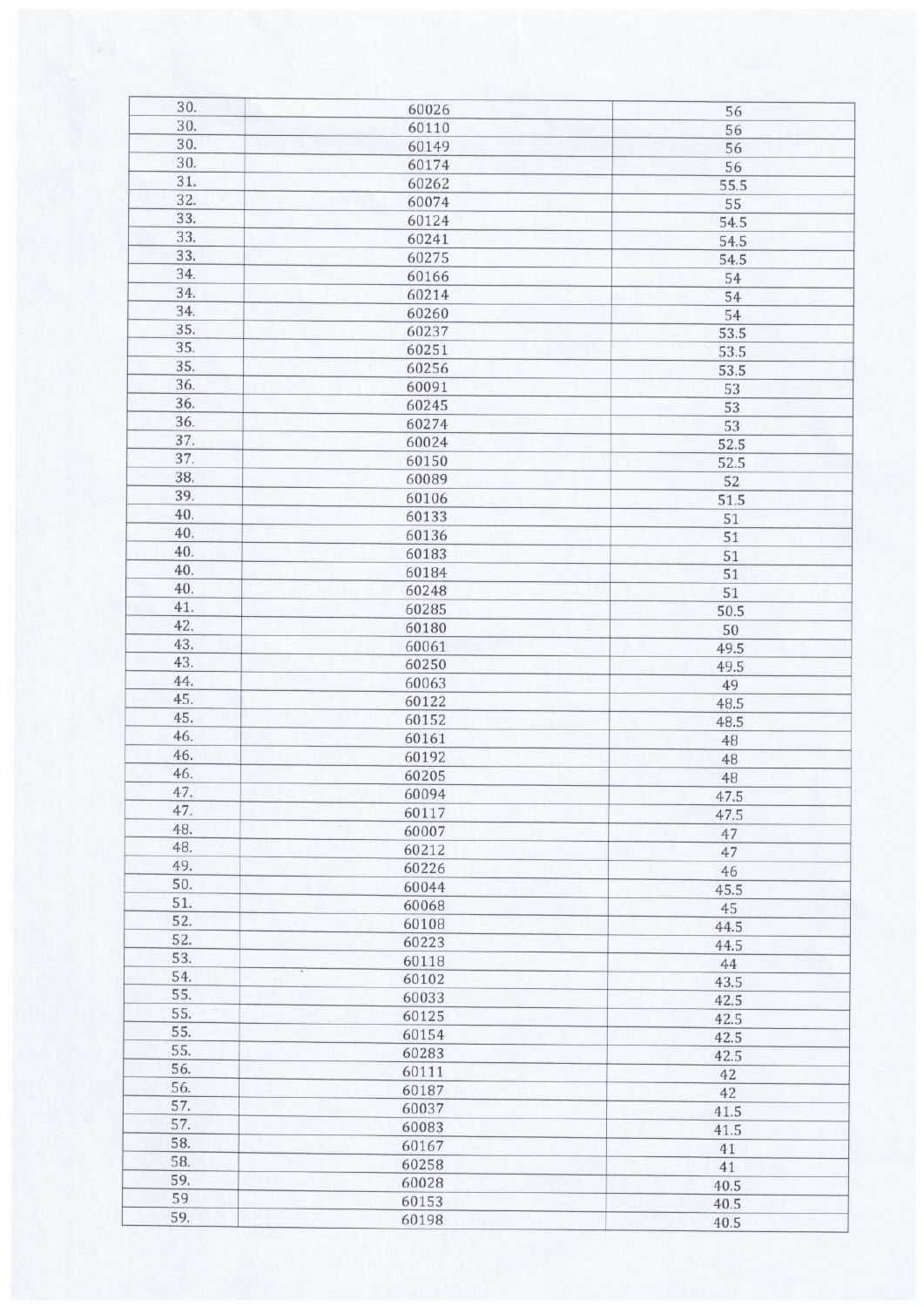| 60. | 60164 | 40   |
|-----|-------|------|
| 61. | 60119 | 39.5 |
| 61. | 60162 | 39.5 |
| 62. | 60131 | 38.5 |
| 62. | 60197 | 38.5 |
| 63. | 60114 | 38   |
| 63. | 60267 | 38   |
| 64. | 60020 | 37.5 |
| 64. | 60058 | 37.5 |
| 65. |       |      |
| 65. | 60009 | 36.5 |
|     | 60093 | 36.5 |
| 66. | 60271 | 36   |
| 67. | 60005 | 33.5 |
| 67. | 60208 | 33.5 |
| 68. | 60225 | 33   |
| 68. | 60266 | 33   |
| 69. | 60098 | 32   |
| 69. | 60222 | 32   |
| 70. | 60239 | 31.5 |
| 71. | 60104 | 31   |
| 72. | 60051 | 30.5 |
| 73. | 60054 | 30   |
| 74. | 60141 | 29.5 |
| 74. | 60280 | 29.5 |
| 75. | 60049 | 29   |
| 75. | 60227 | 29   |
| 76. | 60045 | 28.5 |
| 76. | 60059 | 28.5 |
| 77. | 60232 | 27.5 |
| 77. | 60257 | 27.5 |
| 77. | 60292 | 27.5 |
| 78. | 60217 | 27   |
| 79. | 60148 | 26.5 |
| 79. | 60287 | 26.5 |
| 80. |       |      |
|     | 60291 | 26   |
| 81. | 60268 | 25.5 |
| 82. | 60165 | 24.5 |
| 82. | 60233 | 24.5 |
| 83. | 60018 | 24   |
| 83. | 60088 | 24   |
| 83. | 60100 | 24   |
| 84. | 60003 | 23.5 |
| 85. | 60115 | 23   |
| 85. | 60157 | 23   |
| 86. | 60143 | 22.5 |
| 86. | 60209 | 22.5 |
| 86. | 60220 | 22.5 |
| 87. | 60137 | 22   |
| 88. | 60036 | 21.5 |
| 88. | 60103 | 21.5 |
| 88. | 60193 | 21.5 |
| 89. | 60010 | 20.5 |
| 89. | 60099 | 20.5 |
| 90. | 60221 | 20   |
| 91. | 60204 | 19.5 |
| 92. |       |      |
| 93. | 60156 | 19   |
|     | 60014 | 18   |
| 93. | 60176 | 18   |
| 93. | 60254 | 18   |
| 94. | 60175 | 17.5 |
| 94. | 60178 | 17.5 |